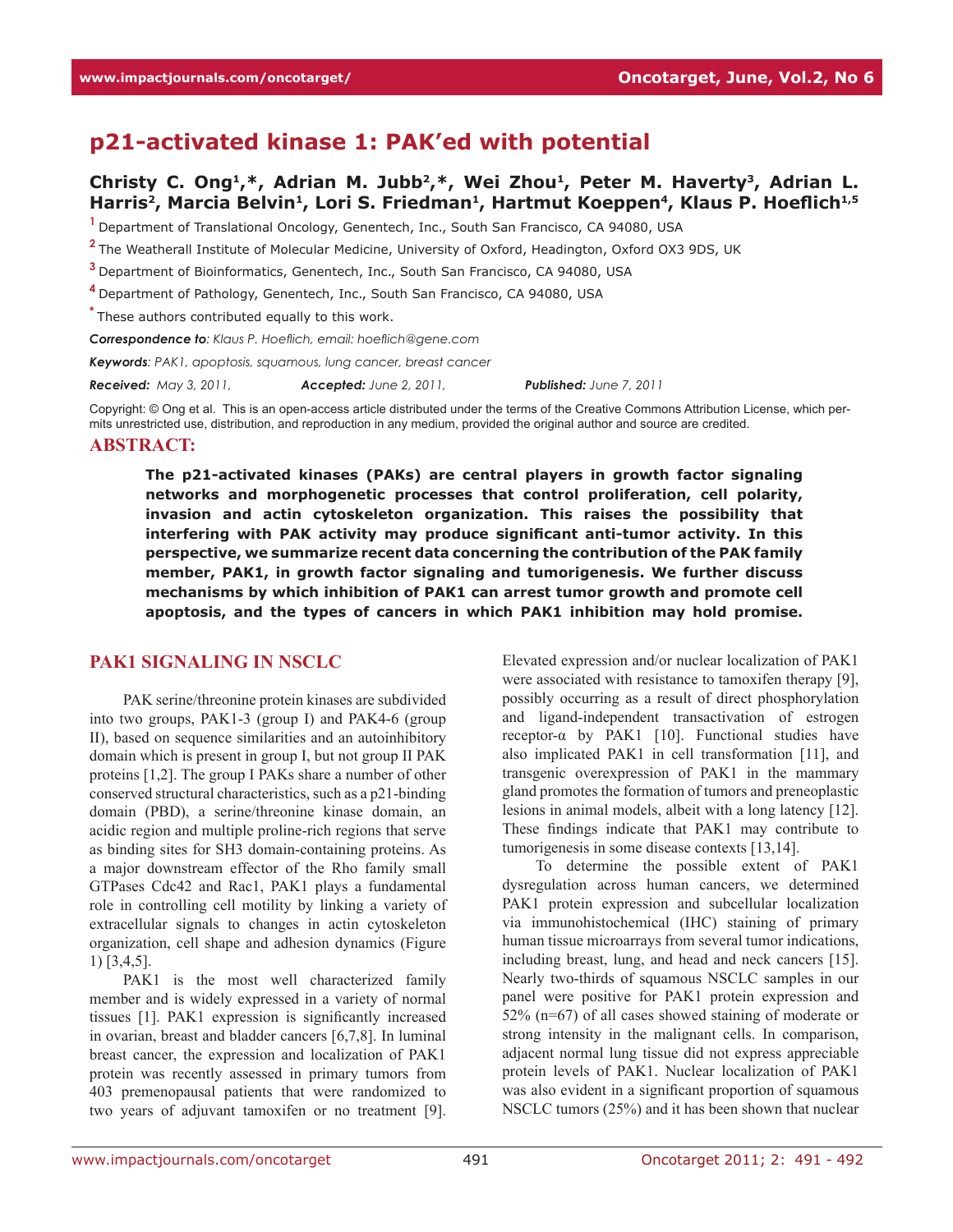import of PAK1 can play a critical role in vertebrate cell biology [16]. Supporting evidence that PAK1 expression is elevated in squamous NSCLC was also obtained by analyzing PAK1 mRNA expression in a distinct set of laser-capture microdissected lung tissues ( $p \le 0.0001$ ).

We subsequently examined the effect of RNAimediated knockdown of PAK1 in a panel of lung cancer cell lines to clarify the contribution of PAK1 towards tumor cell growth and survival. Transient knockdown of PAK1 and PAK2 together resulted in a 2.5- to 8-fold reduction in [3 H]-thymidine incorporation of multiple squamous NSCLC lines when compared with control cells (p<0.0001). In addition, we made use of a doxycyclineinducible short-hairpin RNA (shRNA) system [17,18] to study PAK1 loss-of-function effects. Tightly regulated Dox-mediated knockdown of PAK1 was observed in NSCLC cells and tumor xenografts. Inhibition of PAK1 resulted in accumulation of cells in the  $G_1$  phase of the cell cycle, altered levels of E2F and  $p27^{kip1}$  (which play multifaceted roles in regulation of  $G_0$  to S phase transitions of the cell cycle), and inhibition of *in vivo*  tumor growth [19,20]. Furthermore, PAK1 knockdown substantially decreased tumor cell proliferation (imaged

by immunofluorescence staining of Ki-67 positive nuclei), migration and actin dynamics induced by hepatocyte growth factor (HGF) treatment (Figure 2). Amplification or over-expression of c-MET (the receptor for HGF) is a known genetic aberration and therapeutic target in squamous NSCLC [21,22] and PAK1 may be a key effector for HGF/c-MET signaling in cancer. Together, these findings demonstrate that PAK1 is important for proliferation of a subset of squamous lung cancers *in vitro and in vivo*, and support the possibility that interfering with PAK1 activity could have therapeutic efficacy in this indication.

### **Implications for treatment of squamous lung carcinoma**

Primary lung cancer is a heterogeneous disease both genetically and histologically. It can be subdivided into small cell lung cancer (accounting for approximately 20%) [23,24], which has a neuroendocrine phenotype, and nonsmall cell lung cancer, which comprises adenocarcinomas, squamous carcinomas and more rare subtypes. Squamous lung carcinoma is a prevalent subtype, accounting for



**Figure 1: PAK1 signaling pathways in mammalian cells.** Upstream activators of PAK1 include receptor tyrosine kinases (such as Met, HER3 and PDGFR), integrins and G-protein coupled receptors. Well-established effectors regulating cellular motility, proliferation and survival are shown. PAK1 acts on a number of regulators of the cytoskeleton, including to increase actin and tubulin polymerization.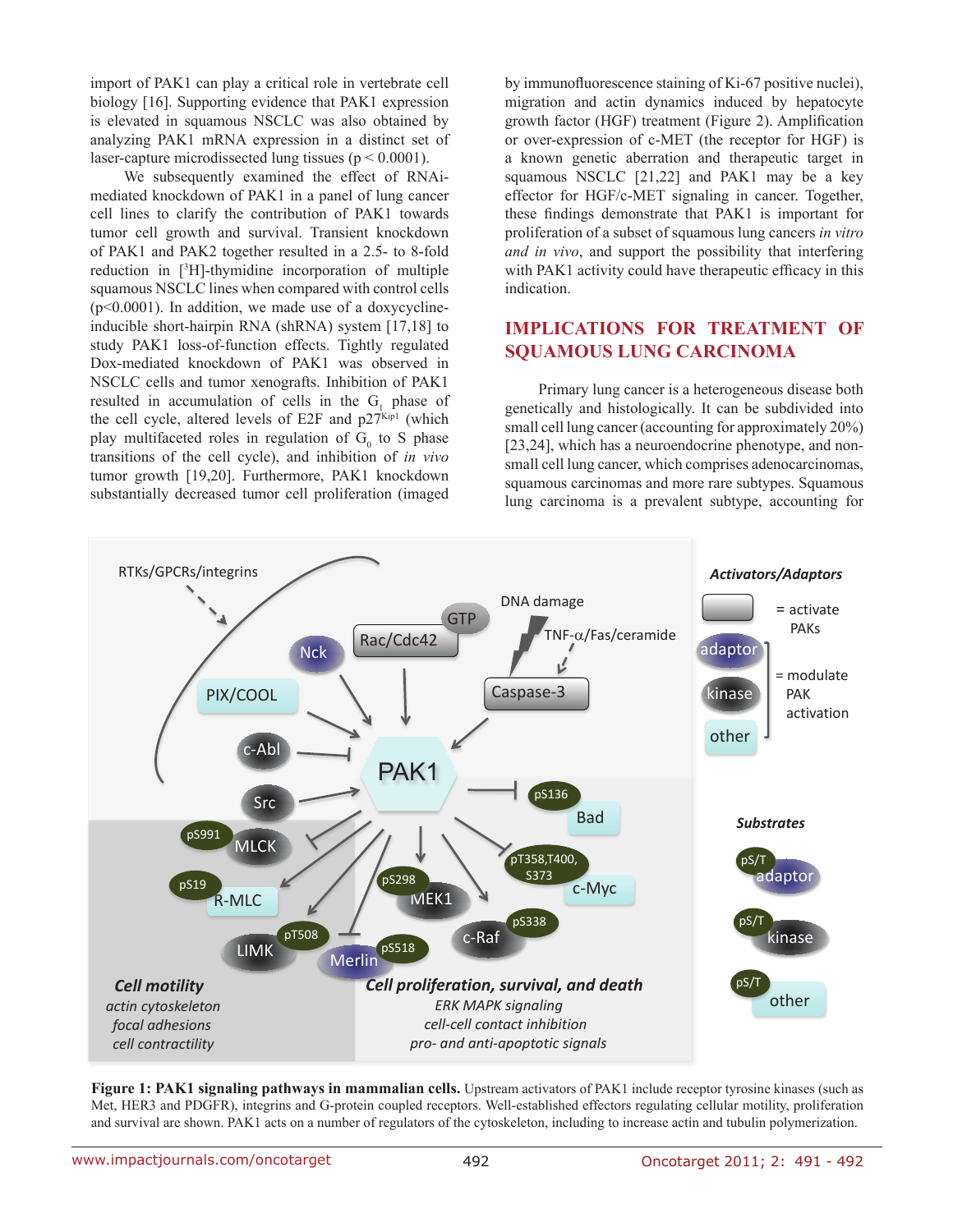33% of primary lung cancers in non-smokers and 42% in smokers [23,24]. Historically, differences in the prognosis and sensitivity to chemotherapy of adenocarcinomas and squamous carcinomas (following correction for stage and other confounding variables) were considered insufficient to warrant different treatment. First line treatment with one of four combination chemotherapy regimens was once the standard of care, irrespective of a tumour's histology or genetic makeup, but despite therapy two-year survival is only 11% [25]. However, since that time several targeted therapies have been approved for NSCLC. Bevacizumab, an antibody to VEGF that targets tumour blood vessels, has shown improvements in overall and/or progression-free survival when combined with cytotoxic chemotherapy [26,27]. However, the use of bevacizumab specifically excludes squamous NSCLC due to haemoptysis [28]. Erlotinib is a small molecular tyrosine kinase inhibitor against epidermal growth factor receptor (EGFR) that is approved as monotherapy for maintenance treatment following platinum-based chemotherapy or as monotherapy following the failure of  $\geq 1$  chemotherapy

regimen [29]. While erlotinib is approved for use in unselected patients, there is evidence that erlotinib and a related drug, gefitinib, show greater activity and efficacy in cancers that harbour specific mutations in EGFR and are wildtype for KRAS, an oncogene that transduces growth promoting signals downstream of EGFR [30]. EGFR mutations are very frequent in lung adenocarcinomas (40%), but are infrequent (0-5%) in squamous cell carcinomas of the lung [31,32]. Moreover, other mutations affecting genes that impinge on the EGFR/ RAS pathway are relatively infrequent (3% PI3KCA, 6% KRAS, 2% BRAF and 10% PTEN) [31]. Thus, squamous lung carcinoma represents an unmet medical need with a poor prognosis and PAK inhibitors could be tested in this indication.

#### **PAK1 signaling and breast cancer**

PAK1 genomic copy number and protein expression level were also ascertained in 216 and 274 human breast carcinoma samples, respectively [15]. PAK1 expression



Actin Actin, Ki-67, nuclei

**Figure 2: PAK1 regulates actin cytoskeleton morphology and proliferation of squamous NSCLC cells.** PAK1 is required for hepatocyte growth factor (HGF)-induced actin dynamics and proliferation of squamous NSCLC cells. EBC-1 cells were pretreated with Dox for 3 days prior to serum starvation for 16 hours and treatment with 50 ng/mL HGF for 1 hour. Cytoskeleton morphology and cell cycle progression were detected by staining with phalloidin and Ki-67, respectively. Inducible-knockdown of PAK1 attenuated cell rounding and cortical actin distribution, as quantified by measuring cell diameter by image analysis, and reduced nuclear levels of Ki-67. Induction of control LacZ shRNA with Dox had no effect in these assays.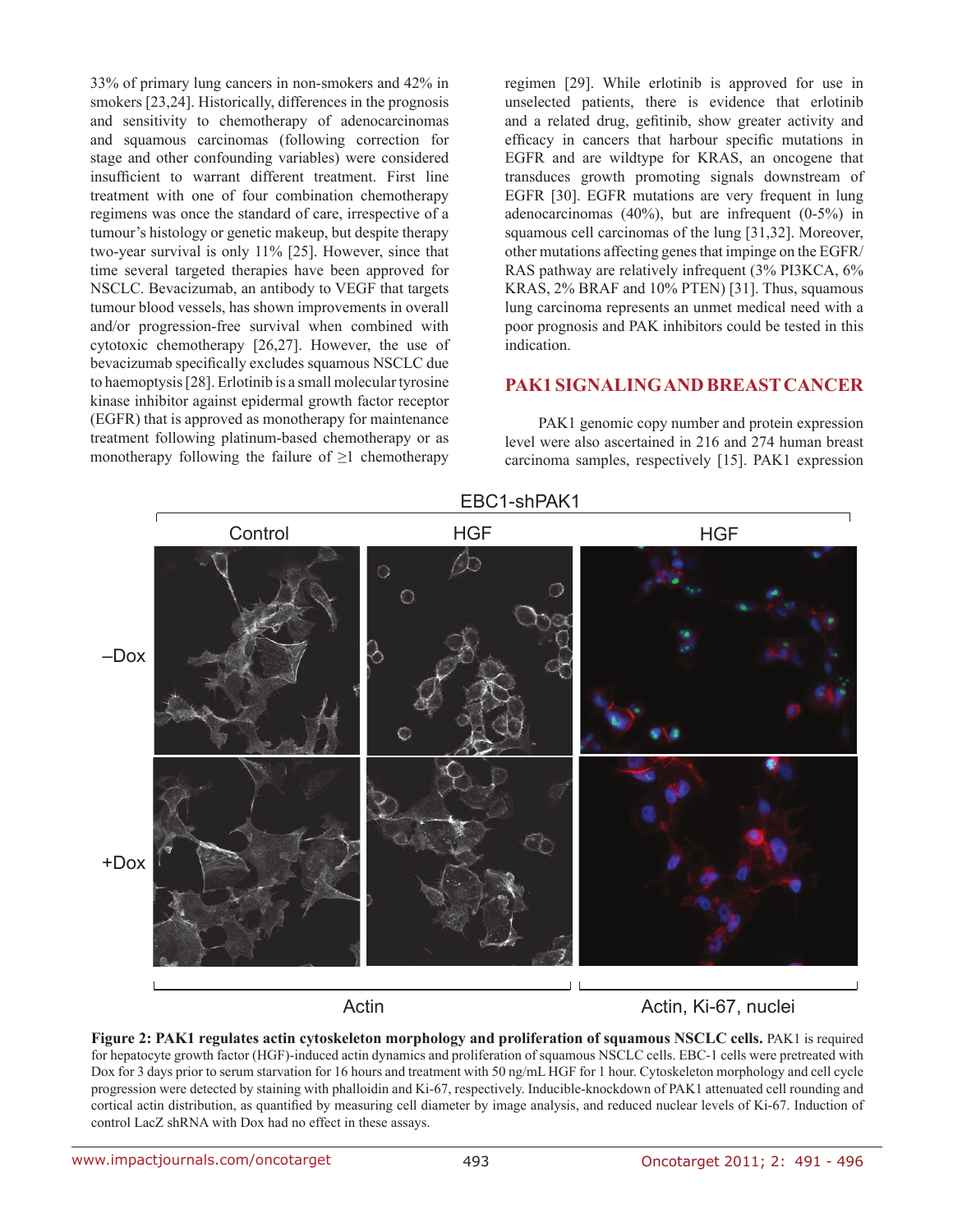was absent in normal breast epithelial cells, but genomic amplification was prevalent in luminal subtype tumors and elevated cytoplasmic protein expression was observed across 39% of primary adenocarcinomas. Consistent with the evolutionarily conserved role for PAK1 in regulating cell motility, high PAK1 expression was associated with lymph node invasion and occurred more frequently in nodal metastases compared to primary tumors. It is interesting that the frequency of dysregulated expression of PAK1 was more frequent than would be predicted by genomic amplification alone and additional regulatory mechanisms that may increase PAK1 expression in breast cancer, such as via microRNA genes [33], remain to be fully explored. Analysis of MDA-MB-175, HCC1500 and MDA-MB-134IV cell lines with PAK1 genomic copy number gain revealed exquisite dependence on PAK1 expression and activity for cell survival [15]. The pro-survival function of PAK1 in breast cancers might be another contributing factor to the association of elevated PAK1 expression and reduced clinical benefit in patients treated with tamoxifen [9]. Taken together, our identification of PAK1 as an "Achilles' heel" for a subpopulation of breast cancer provides evidence of oncogene addiction [34] and a rationale for PAK1-directed therapy in this disease indication.

## **Rational therapeutic strategies for combining with PAK1 inhibition**

Despite the exquisite sensitivity of the breast cancer cell lines harboring genomic copy gains to PAK1 knockdown, inhibition of PAK1 did not generally increase apoptosis of NSCLC cells and xenograft models. We therefore hypothesized that PAK1 inhibition may synergize with other molecularly targeted agents to augment killing of tumor cells. We also reasoned that testing the combination of PAK1 inhibition plus compounds of known cellular mechanism would aid in understanding the cellular function of PAK1 in NSCLC cells as well as in rationally designing effective combination regimens that could be readily translated into the clinic. Hence, a cellular viability screen was performed using shPAK1 isogenic cells and a panel of 200 small molecule compounds that included oncology drugs approved by the FDA, signaling pathway inhibitors and DNA damaging agents. Among the tested compounds, antagonists of inhibitor of apoptosis proteins (IAP), epidermal growth factor receptor (EGFR), MAPK/ERK kinase-1/2 (MEK1/2) and Src family kinases displayed enhanced efficacy in the context of combined PAK1 knockdown [15]. A number of antagonists have been described to disrupt the association of IAP with the second mitochondrial activator of caspases (SMAC) and activated caspase-9 [35,36] and this protein family was selected for follow-up studies. Consistent with the small molecule screening data, strong combinatorial activity

and induction of programmed cell death were confirmed for PAK1 and IAP dual inhibition with EBC-1 and additional NSCLC cell lines. Our recent published work demonstrates a fundamental role for PAK1 in NSCLC biology and provides support for PAK1 as a therapeutic target in this tumor indication.

#### **Conclusions**

In summary, recent work on the PAK family of kinases has focused on the role of these proteins in cellular functions relevant to tumor initiation and maintenance, namely cell proliferation and survival signaling [13,37,38,39]. We assessed the role of PAK1 in a large panel of human tumors (via high resolution, single-nucleotide polymorphism arrays and immunohistochemical staining) and *in vivo* tumor models (via inducible RNA interference) and showed that PAK1 inhibition resulted in improved anti-tumor efficacy [15]. It will be of great interest to expand on these efficacy experiments by utilizing genetically engineered mouse models to continue evaluating the therapeutic benefit of PAK1 inhibition [40,41]. PAK1 inhibition also promoted tumor cell apoptosis as either single-agent treatment (in the context of tumor cells with focal genomic amplification of PAK1) or as combination therapy with several targeted agents (in squamous cell carcinomas). It will be important to more thoroughly characterize PAK1 effector signaling and possible molecular mechanisms for regulation of cell survival in squamous NSCLC. For instance, PAK1 signaling in squamous NSCLC cells was associated with an accumulation of the anti-apoptotic BCL2 family member, myeloid cell leukemia-1 (Mcl-1), and suggests a combination with BCL2 inhibitors such as Navitoclax/ ABT-263 [42]. Nuclear factor κB (NF-κB) subunits were also differentially phosphorylated following PAK1 inhibition in multiple squamous NSCLC cell lines and this pathway may contribute to transformation of lung cancer cells [43,44]. Taken together, we describe evidence for dysregulation of PAK1 in breast and squamous NSCLC tumors and a role for PAK1 in cellular survival and proliferation in these indications.

### **Acknowledgements**

A. Jubb is supported by a career development fellowship from the Pathological Society of Great Britain and Ireland. A. Harris is supported by Cancer Research UK and the Oxford NHS Biomedical Research Centre. We thank Karen Lyle and colleagues at Genentech for insightful discussions and technical assistance.

### **References**

1. Arias-Romero LE, Chernoff J. A tale of two Paks. Biol Cell. 2008; 100: 97-108.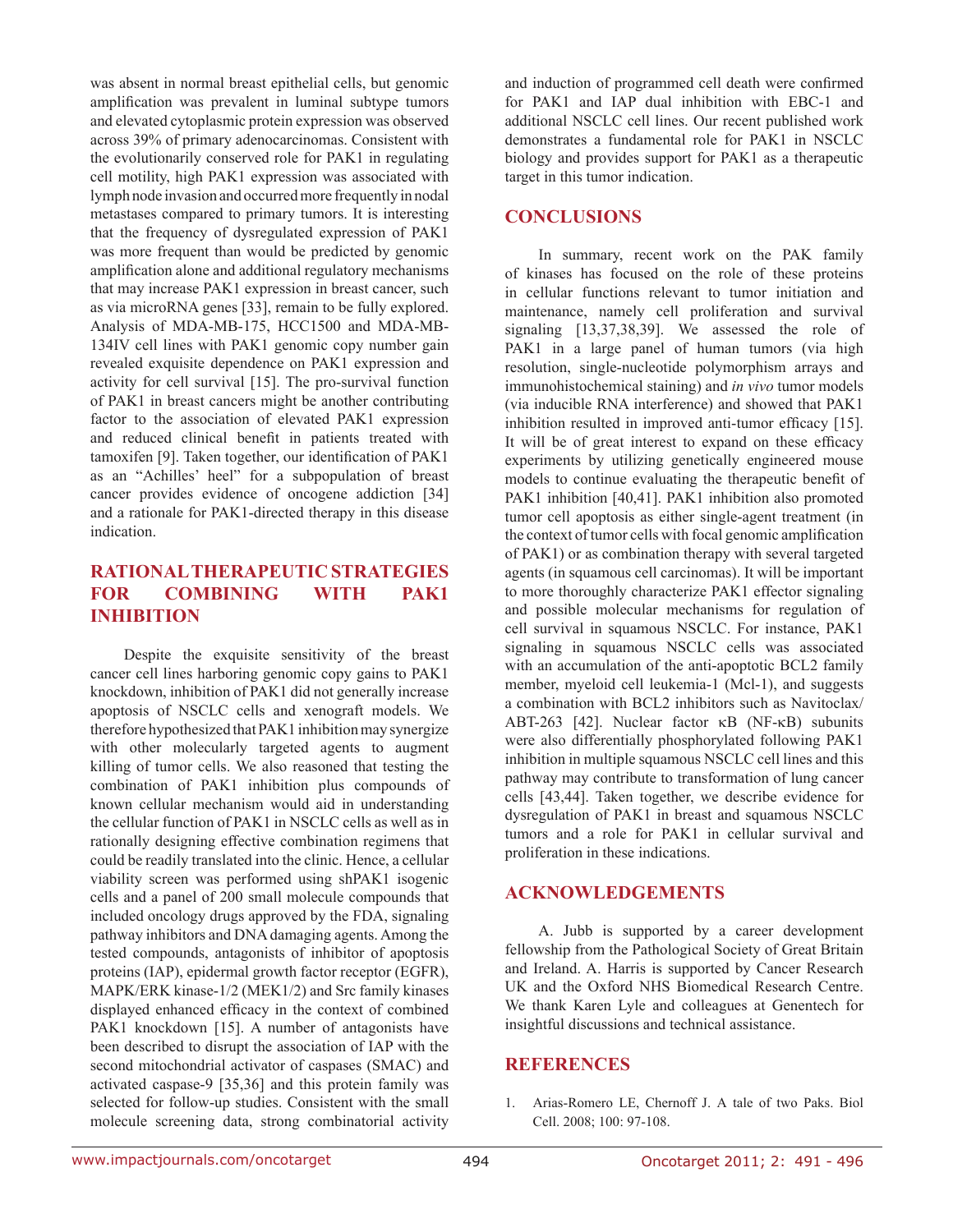- 2. Eswaran J, Soundararajan M, Knapp S. Targeting group II PAKs in cancer and metastasis. Cancer Metastasis Rev. 2009; 28: 209-17.
- 3. Adam L, Vadlamudi R, Kondapaka SB, Chernoff J, Mendelsohn J, Kumar R. Heregulin regulates cytoskeletal reorganization and cell migration through the p21-activated kinase-1 via phosphatidylinositol-3 kinase. J Biol Chem. 1998; 273: 28238-46.
- 4. Delorme V, Machacek M, DerMardirossian C, Anderson KL, Wittmann T, Hanein D, Waterman-Storer C, Danuser G, Bokoch GM. Cofilin activity downstream of Pak1 regulates cell protrusion efficiency by organizing lamellipodium and lamella actin networks. Dev Cell. 2007; 13: 646-62.
- 5. Sells MA, Knaus UG, Bagrodia S, Ambrose DM, Bokoch GM, Chernoff J. Human p21-activated kinase (Pak1) regulates actin organization in mammalian cells. Curr Biol. 1997; 7: 202-10.
- 6. Balasenthil S, Sahin AA, Barnes CJ, Wang RA, Pestell RG, Vadlamudi RK, Kumar R. p21-activated kinase-1 signaling mediates cyclin D1 expression in mammary epithelial and cancer cells. J Biol Chem. 2004; 279: 1422-8.
- 7. Ito M, Nishiyama H, Kawanishi H, Matsui S, Guilford P, Reeve A, Ogawa O. P21-activated kinase 1: a new molecular marker for intravesical recurrence after transurethral resection of bladder cancer. J Urol. 2007; 178: 1073-9.
- 8. Schraml P, Schwerdtfeger G, Burkhalter F, Raggi A, Schmidt D, Ruffalo T, King W, Wilber K, Mihatsch MJ, Moch H. Combined array comparative genomic hybridization and tissue microarray analysis suggest PAK1 at 11q13.5-q14 as a critical oncogene target in ovarian carcinoma. Am J Pathol. 2003; 163: 985-92.
- 9. Holm C, Rayala S, Jirstrom K, Stal O, Kumar R, Landberg G. Association between Pak1 expression and subcellular localization and tamoxifen resistance in breast cancer patients. J Natl Cancer Inst. 2006; 98: 671-80.
- 10. Rayala SK, Talukder AH, Balasenthil S, Tharakan R, Barnes CJ, Wang RA, Aldaz M, Khan S, Kumar R. P21 activated kinase 1 regulation of estrogen receptor-alpha activation involves serine 305 activation linked with serine 118 phosphorylation. Cancer Res. 2006; 66: 1694-701.
- 11. Vadlamudi RK, Adam L, Wang RA, Mandal M, Nguyen D, Sahin A, Chernoff J, Hung MC, Kumar R. Regulatable expression of p21-activated kinase-1 promotes anchorageindependent growth and abnormal organization of mitotic spindles in human epithelial breast cancer cells. J Biol Chem. 2000; 275: 36238-44.
- 12. Wang RA, Zhang H, Balasenthil S, Medina D, Kumar R. PAK1 hyperactivation is sufficient for mammary gland tumor formation. Oncogene. 2006; 25: 2931-6.
- 13. Kumar R, Gururaj AE, Barnes CJ. p21-activated kinases in cancer. Nat Rev Cancer. 2006; 6: 459-71.
- 14. Erkan EP, Breakefield XO, Saydam O. miRNA signature of schwannomas: possible role(s) of "tumor suppressor"

miRNAs in benign tumors. Oncotarget. 2011; 2: 265-70.

- 15. Ong CC, Jubb AM, Haverty PM, Zhou W, Tran V, Truong T, Turley H, O'Brien T, Vucic D, Harris AL, Belvin M, Friedman LS, Blackwood EM, Koeppen H, Hoeflich KP. Targeting p21-activated kinase 1 (PAK1) to induce apoptosis of tumor cells. Proc Natl Acad Sci U S A. 2011; 108: 7177-82.
- 16. Lightcap CM, Kari G, Arias-Romero LE, Chernoff J, Rodeck U, Williams JC. Interaction with LC8 is required for Pak1 nuclear import and is indispensable for zebrafish development. PLoS One. 2009; 4: e6025.
- 17. Hoeflich KP, Gray DC, Eby MT, Tien JY, Wong L, Bower J, Gogineni A, Zha J, Cole MJ, Stern HM, Murray LJ, Davis DP, Seshagiri S. Oncogenic BRAF is required for tumor growth and maintenance in melanoma models. Cancer Res. 2006; 66: 999-1006.
- 18. Gray DC, Hoeflich KP, Peng L, Gu Z, Gogineni A, Murray LJ, Eby M, Kljavin N, Seshagiri S, Cole MJ, Davis DP. pHUSH: a single vector system for conditional gene expression. BMC Biotechnol. 2007; 7: 61.
- 19. Hallstrom TC, Nevins JR. Balancing the decision of cell proliferation and cell fate. Cell Cycle. 2009; 8: 532-5.
- 20. Wander SA, Zhao D, Slingerland JM. p27: a barometer of signaling deregulation and potential predictor of response to targeted therapies. Clin Cancer Res. 2010; 17: 12-8.
- 21. Herbst RS, Heymach JV, Lippman SM. Lung cancer. N Engl J Med. 2008; 359: 1367-80.
- 22. Spigel D. Randomized multicenter double-blind placebocontrolled phase II study evaluating MetMAb, an antibody to met receptor, in combination with erlotinib, in patients with advanced non-small-cell lung cancer. European Society for Medical Oncology (ESMO) Congress. 2010.
- 23. Bryant A, Cerfolio RJ. Differences in epidemiology, histology, and survival between cigarette smokers and never-smokers who develop non-small cell lung cancer. Chest. 2007; 132: 185-92.
- 24. Travis WD, Travis LB, Devesa SS. Lung cancer. Cancer. 1995; 75: 191-202.
- 25. Schiller JH, Harrington D, Belani CP, Langer C, Sandler A, Krook J, Zhu J, Johnson DH. Comparison of four chemotherapy regimens for advanced non-small-cell lung cancer. N Engl J Med. 2002; 346: 92-8.
- 26. Reck M, von Pawel J, Zatloukal P, Ramlau R, Gorbounova V, Hirsh V, Leighl N, Mezger J, Archer V, Moore N, Manegold C. Phase III trial of cisplatin plus gemcitabine with either placebo or bevacizumab as first-line therapy for nonsquamous non-small-cell lung cancer: AVAil. J Clin Oncol. 2009; 27: 1227-34.
- 27. Sandler A, Gray R, Perry MC, Brahmer J, Schiller JH, Dowlati A, Lilenbaum R, Johnson DH. Paclitaxelcarboplatin alone or with bevacizumab for non-small-cell lung cancer. N Engl J Med. 2006; 355: 2542-50.
- 28. Avastin Prescribing Information. [http://wwwgenecom/ gene/products/information/pdf/avastin-prescribingpdf].